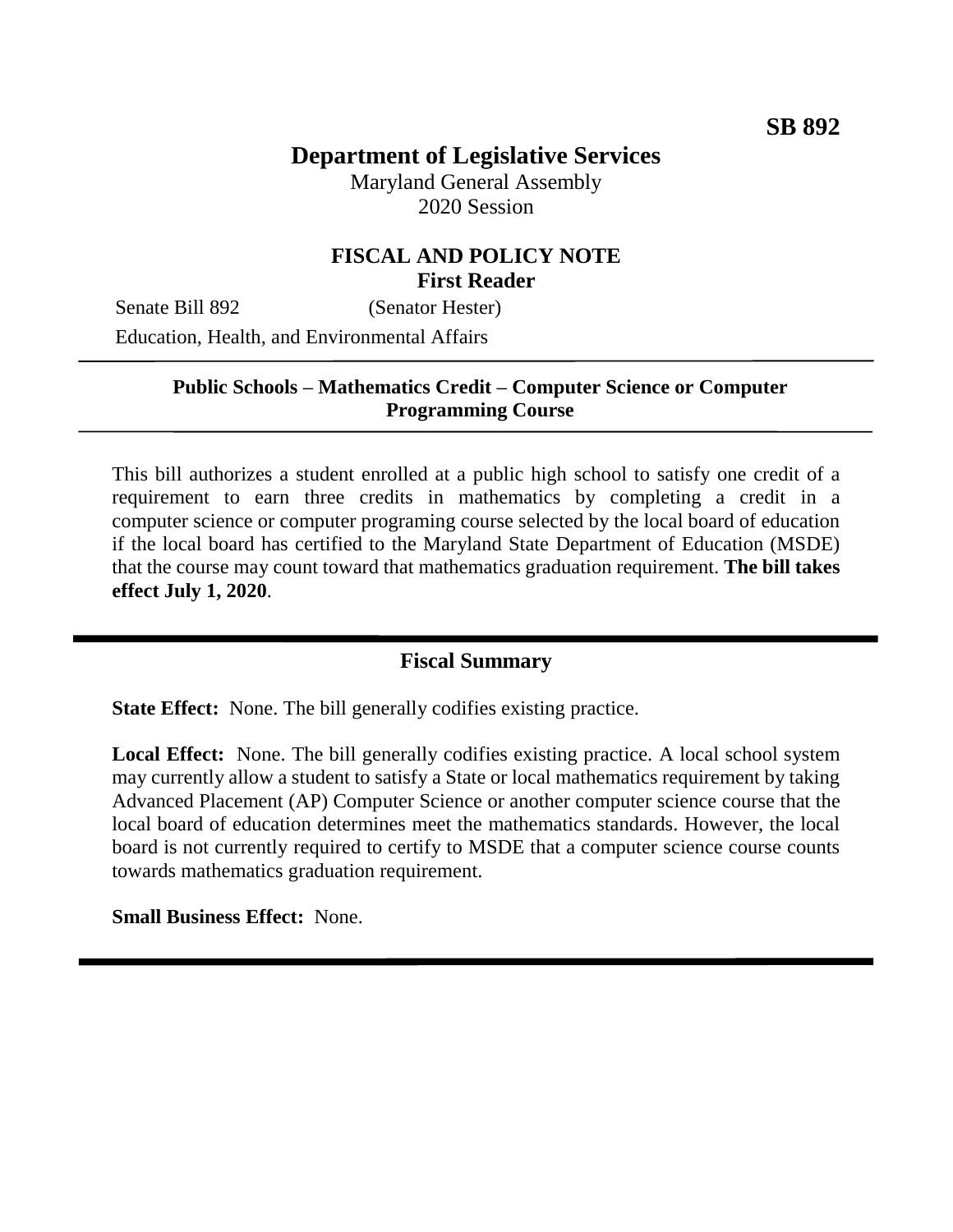## **Analysis**

#### **Current Law/Background:**

#### *Computer Science Courses*

Chapter 358 of 2018 requires, beginning in the 2021-2022 school year, each public high school to offer at least one high-quality computer science course that meets or exceeds the curriculum standards and requirements established by the State Board of Education. Local boards must also make efforts to (1) incorporate computer science in each public elementary and middle school and (2) increase enrollment in middle and high school computer science courses from the following categories:

- female students;
- students with disabilities; and
- students of ethnic, racial, and other demographic groups that are underrepresented in the field of computer science as identified by the U.S. Equal Employment Opportunity Commission.

#### *High School Diploma Requirements*

With the advice of the State Superintendent of Schools, the State Board of Education must establish minimum requirements for issuing certificates and diplomas by public and private high schools. Local school systems may establish graduation requirements beyond the minimum requirements established by the board.

#### *Public High School Diploma Requirements*

According to the College and Career Readiness and College Completion Act of 2013 (Chapter 533), each student must enroll in a mathematics course in each year of high school that the student attends high school. MSDE may adopt regulations that establish the mathematics and math-related courses that fulfill the requirements, which may include math-related career and technology program courses. Further, it is the goal of the State that all students achieve mathematics competency in Algebra II.

SB 892/ Page 2 According to regulations, to be awarded a high school diploma, a student must be enrolled in a Maryland public school system and have earned a minimum of 21 credits in specified subjects as detailed in **Appendix – State Public High School Diploma Credit Requirements**. The regulations state that students must enroll in a mathematics course in each year of high school that the student attends up to a maximum of four years of attendance unless in the fifth or sixth year a mathematics course is needed to meet a graduation requirement. Mathematics and mathematics-related courses must include a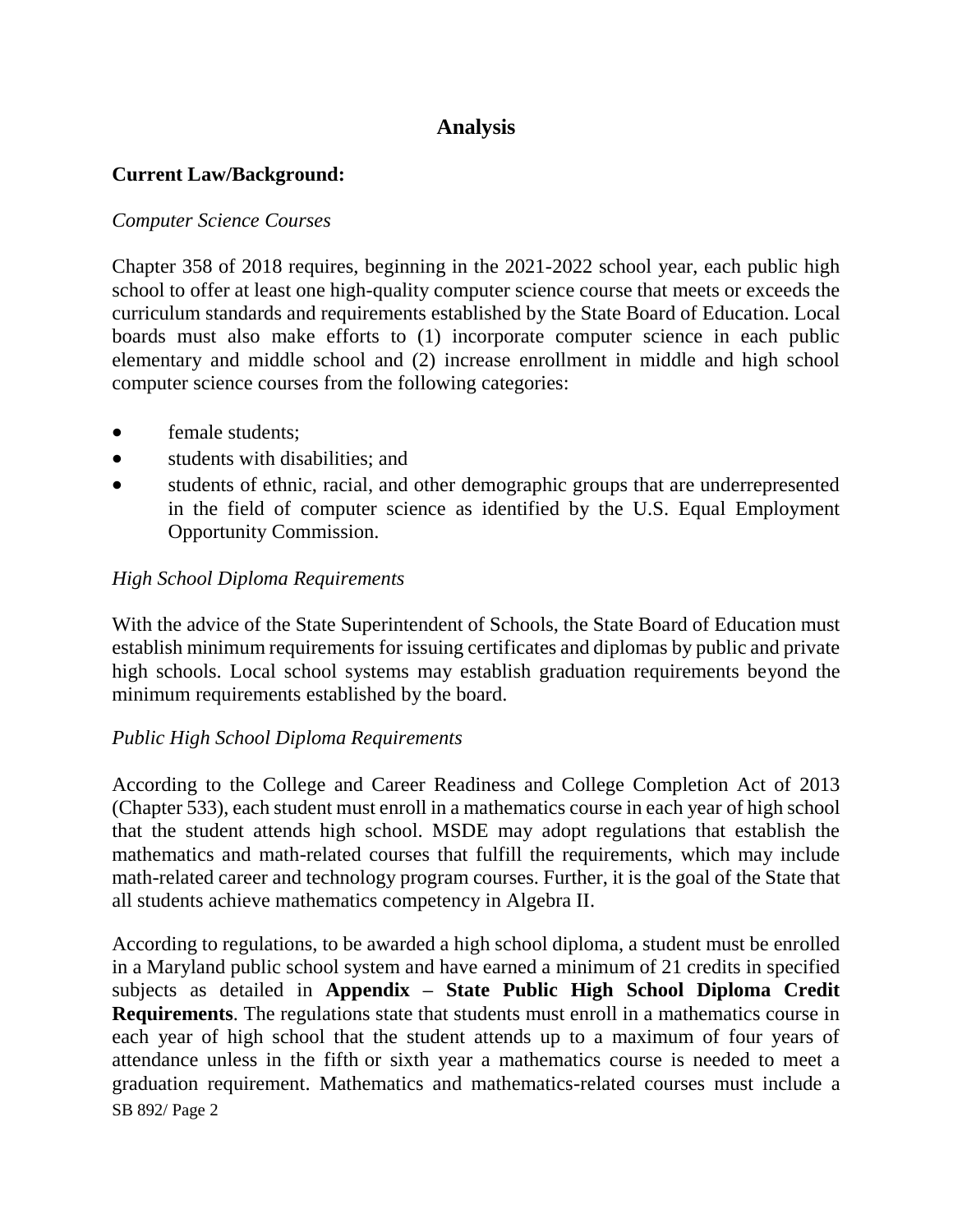mathematics transition course, Algebra II, Pre-calculus, Discrete Mathematics, Linear Algebra, probability and statistics, AP Computer Science, AP Calculus (A/B), AP Calculus (B/C), or a computer science course that is not AP Computer Science if the local school system determines that course meets the mathematics standards.

#### *Maryland High School Graduation Task Force*

In October 2018, the Maryland High School Graduation Task Force convened by the State Superintendent of Schools produced a [final report.](http://www.marylandpublicschools.org/stateboard/Documents/10232018/TabL-GraduationTaskForce.pdf) According to the task force, 29 states allow computer science credit to substitute for some mathematics credit, including Maryland. Four other states allow districts to determine if computer science will replace mathematics or science credits.

The task force recommended that the State board maintain the three credits in science as described in current regulations as a graduation requirement. The task force also recommended that computer science be allowed to be substituted for one credit of math. Current regulations states that AP Computer Science may fulfill a math credit toward graduation requirements. The task force also recommended that students who have not demonstrated competency in Algebra I should continue to take courses that develop Algebra I competencies.

The State board has not yet taken action on any of the task force's recommendations.

#### *Higher Education Admissions Standards*

According to University System of Maryland (USM) [policy,](http://www.usmd.edu/regents/bylaws/SectionIII/) which was last updated October 2017, in general, the minimum qualifications for regular admission to a USM institution are (1) a high school diploma or its equivalent; (2) a high school grade point average of a C or better; (3) a score on a nationally standardized examination such as the SAT or ACT; and (4) achievement at the appropriate level of competencies in the core content associated with specified courses. A grade of a C or better in required courses normally demonstrates the minimum level of preparation for college-level work.

Each institution may admit, up to a maximum of 15% of its entering freshman class, students who do not meet the minimum qualifications outlined in the policy but who show potential for success in postsecondary education. Each institution must develop written guidelines concerning individual admission. For those instances in which applicants have not completed all of the required courses for admission, each institution must establish a method of assessment by which a student can demonstrate competence, equivalent to having passed a required high school course, to qualify for admission.

SB 892/ Page 3 As shown in **Exhibit 1**, generally, to be admitted to a USM institution, a student must earn a grade of a C or better in four credits of mathematics. The courses must include Algebra I,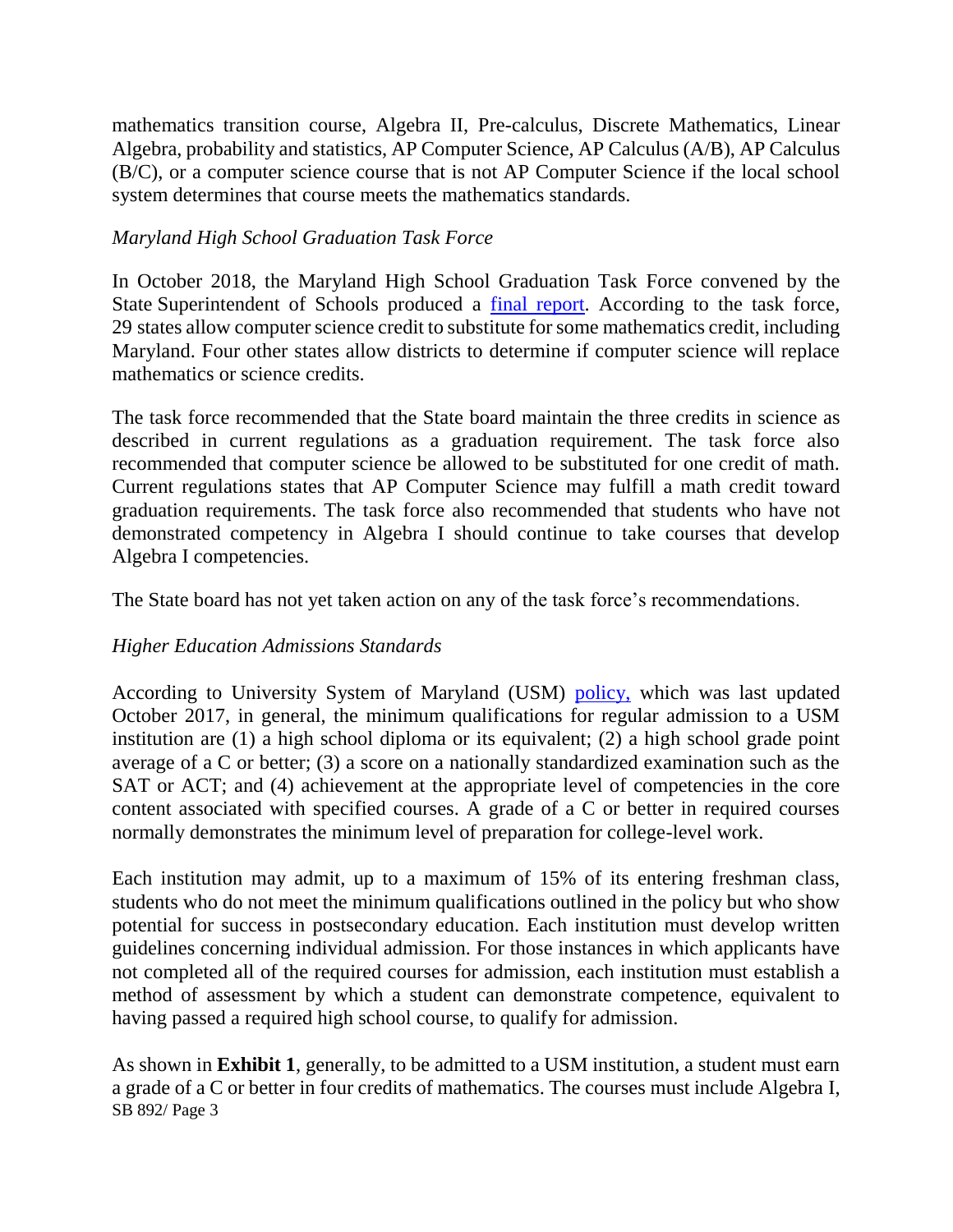Geometry, and Algebra II. Students who complete Algebra II prior to their final year must complete the four-year mathematics requirement by taking a course or courses that utilize nontrivial algebra. Nontrivial algebra is intended to mean that the level of mathematical concepts discussed and the level of problems that are used in the course would be at least as sophisticated as those that relate to problems appearing in the Achieve American Diploma Project (ADP) Algebra II test. Examples of courses meeting this requirement include Algebra II, Trigonometry, Precalculus, Calculus and successor courses, Statistics, and College Algebra. An important feature of any such course is that it utilize algebra in a substantive way, so the student does not lose the algebraic and numerical skills achieved in earlier courses. Essentially, according to these USM standards a computer science course may be one for the four required courses, but not the final course.

Morgan State University requires three years of mathematics or State-approved equivalent including, Algebra I or applied math I, formal logic or Geometry, and Algebra II or applied math II. A fourth year of mathematics is strongly recommended. Community colleges are open enrollment institutions and do not have a math requirement. St. Mary's College of Maryland does not list any high school credit requirements on their website.

Private institutions of higher education and public institutions of higher education in other states set their own admissions requirements.

#### *Baltimore City Public School System*

Baltimore City Public School System (BCPSS) advises it currently requires Algebra I, Geometry, Algebra II, and a fourth course above the Algebra I level for its mathematics graduation requirements. BCPSS advises it would accept a math-aligned computer science courses as meeting a mathematics graduation requirement from a student who transfers from another district, but it would not build a math-aligned computer science in to its core, required high school mathematics course sequence. However, BCPSS high school students receive computer science instruction via Foundations in Computer Science. This course meets the technology education graduation requirement. Finally, BCPSS advises that it aligns its mathematics requirements with the minimum requirements to apply to USM institutions.

#### *Baltimore County Public Schools*

Baltimore County Public Schools advises that under current regulations local school systems are authorized to designate computer science courses as a mathematics course for student graduation requirements.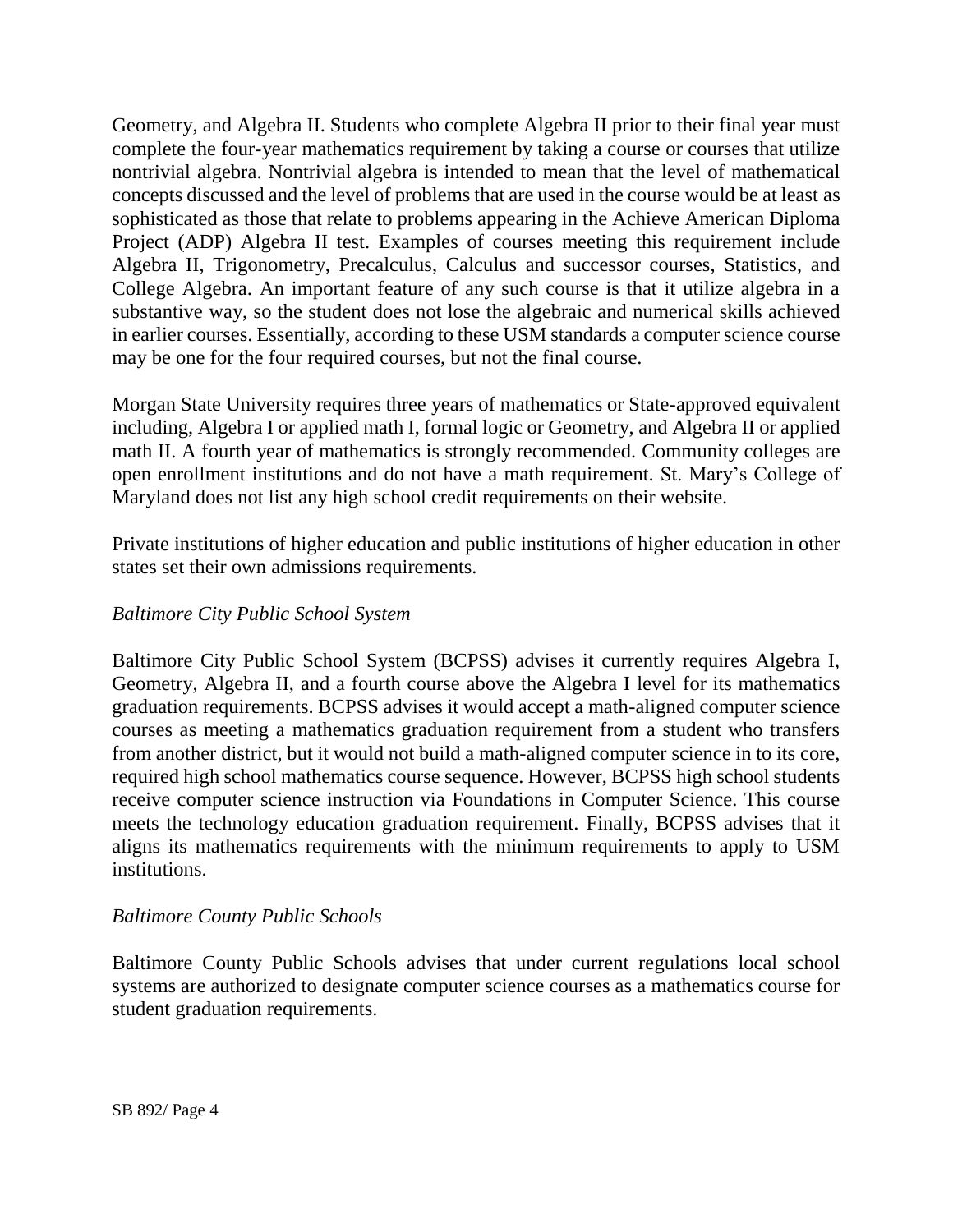### **Exhibit 1 High School Courses Generally Required for Admission to a University System of Maryland Institution**

| <b>Subject</b>                                                                                                      | Year<br><b>Courses</b> |
|---------------------------------------------------------------------------------------------------------------------|------------------------|
|                                                                                                                     |                        |
| Biological and Physical Sciences <sup>1</sup>                                                                       |                        |
| Social Science/History                                                                                              |                        |
| Mathematics <sup>2</sup>                                                                                            |                        |
| Language other than English or in some instances an advanced technology<br>language other than English <sup>3</sup> |                        |

<sup>1</sup>The courses completed must be in at least two different subject areas. Two of the three must include a laboratory experience. For students interested in Science, Technology, Engineering, or Mathematics (known as "STEM") related careers (such as medicine, engineering, the sciences, veterinary medicine, physical therapy, *etc*.), four years of science are recommended in three different science areas, with three laboratory experiences.

<sup>2</sup>Must include Algebra I, Geometry, and Algebra II. Students who complete Algebra II prior to their final year must complete the four-year mathematics requirement by taking a course or courses that utilize nontrivial algebra. Nontrivial algebra is intended to mean that the level of mathematical concepts discussed and the level of problems that are used in the course would be at least as sophisticated as those that relate to problems appearing in the Achieve ADP Algebra II test. Examples of courses meeting this requirement include Algebra II, Trigonometry, Precalculus, Calculus and successor courses, Statistics, and College Algebra. An important feature of any such course is that it utilize algebra in a substantive way, so the student does not lose the algebraic and numerical skills achieved in earlier courses.

<sup>3</sup>The two units must be in the same language. American Sign Language is among the languages accepted. Students should consult the admissions office of the institution they are seeking to attend to determine if advanced technology electives are accepted in fulfillment of this requirement.

Source: University System of Maryland [policy;](http://www.usmd.edu/regents/bylaws/SectionIII/) Department of Legislative Services

## **Additional Information**

**Prior Introductions:** None.

**Designated Cross File:** HB 1153 (Delegate Rose, *et al.*) - Ways and Means.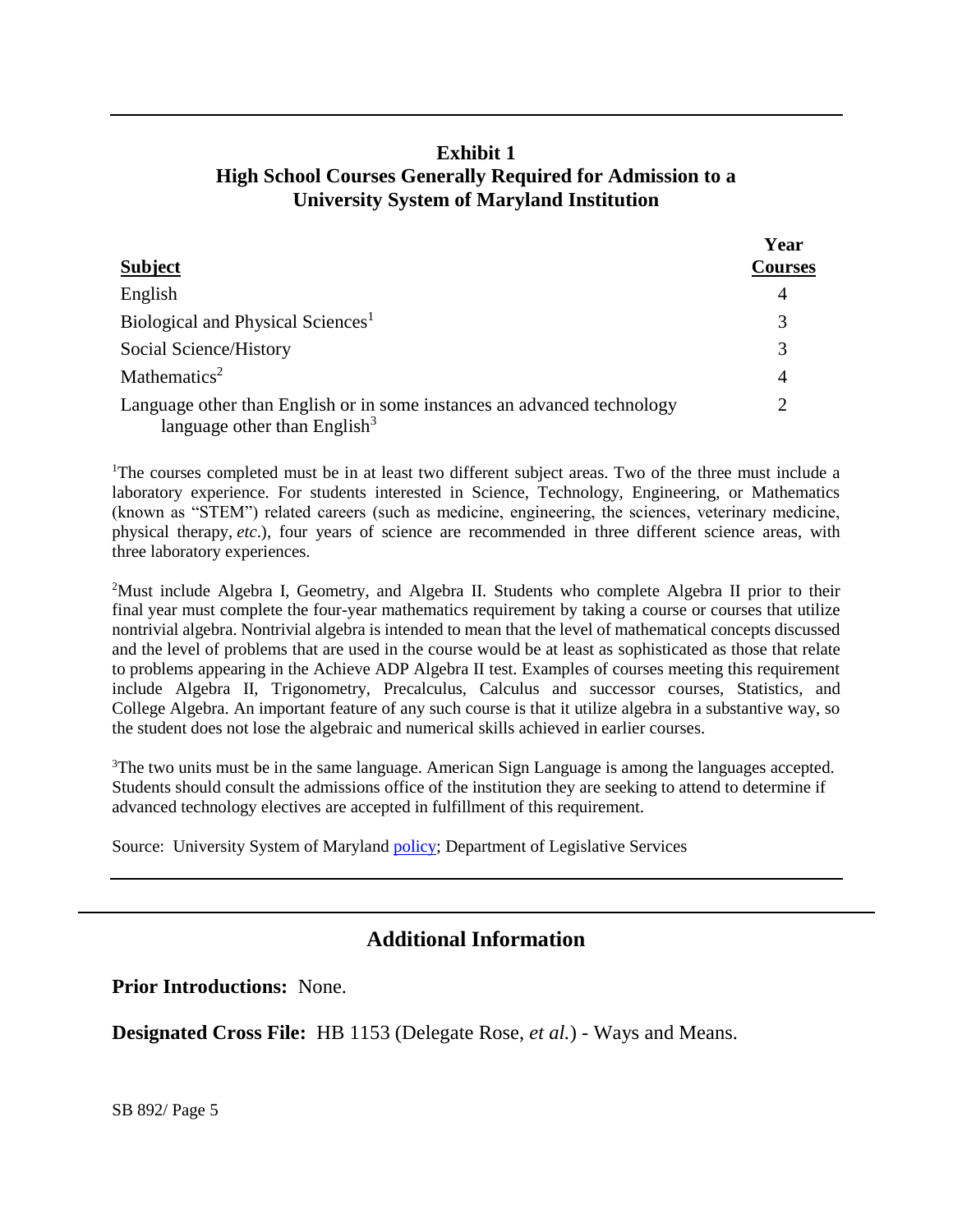**Information Source(s):** Maryland State Department of Education; Baltimore City Public Schools; Baltimore County Public Schools; Montgomery County Public Schools; University System of Maryland; Morgan State University; Department of Legislative Services

Fiscal Note History: First Reader - February 28, 2020 rh/rhh

Analysis by: Caroline L. Boice Direct Inquiries to:

(410) 946-5510 (301) 970-5510